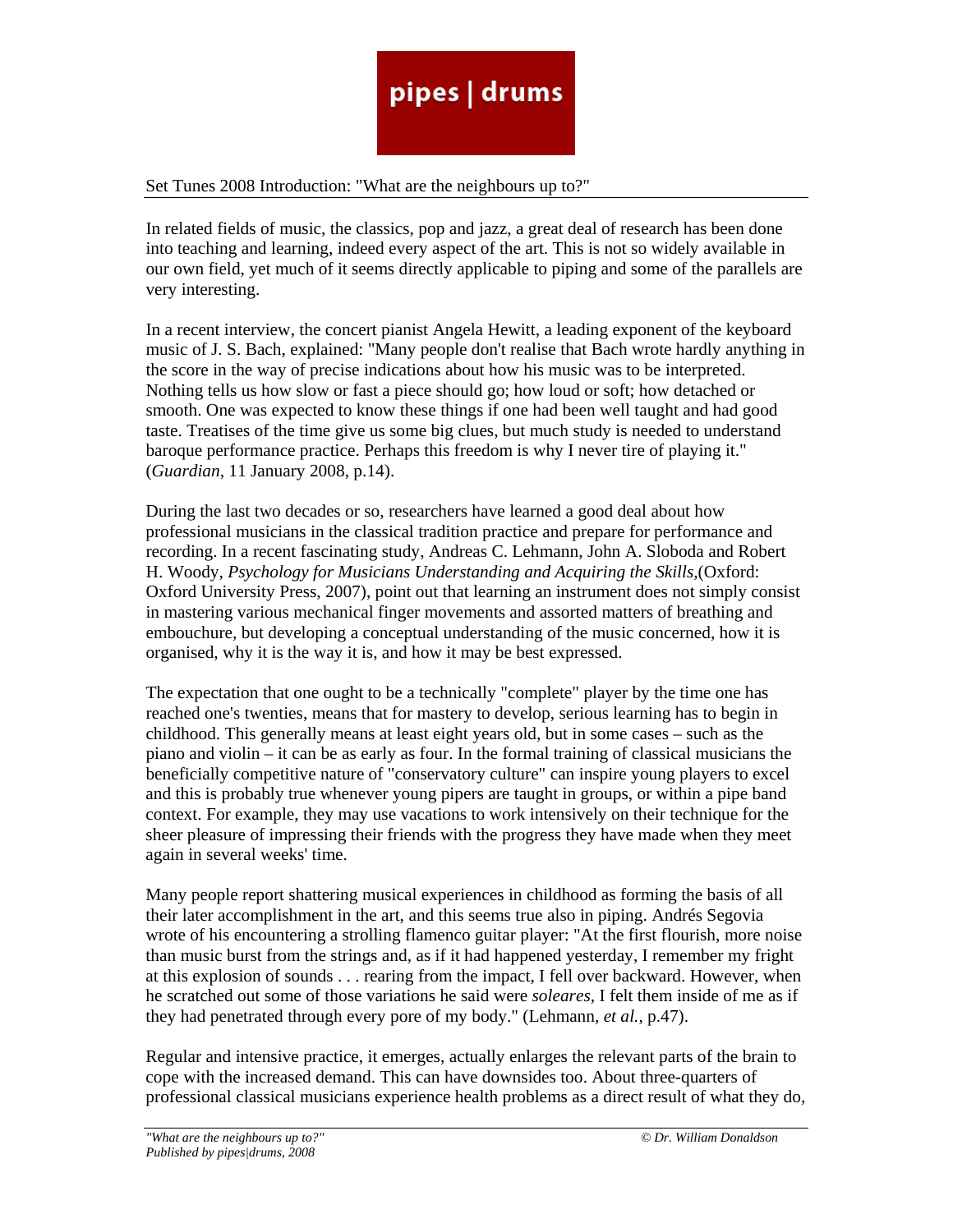most significantly perhaps muscular-skeletal damage and various kinds of hearing loss. Research using monkeys doing repetitive hand actions found that the cortical areas which controlled these movements enlarged and that this could put pressure on adjoining areas of the brain so that uncontrollable movement in adjacent fingers could develop over time. It seems possible that pipers may be particularly prone to this because of their frequent use of "fork" movements where neighbouring fingers go up quickly while others go down, which apparently has to happen more quickly on the pipes than on some other woodwind instruments. Here may be one possible source of the legendary *cruime,* said to be hereditary in certain piping families.

Various studies have identified optimal practice time (i.e. practice which results in serious and effective learning, because – obviously – like everything else practice time can be of varying quality) is probably at most four hours a day, owing to the physical and psychological demands it makes on the performer.

Lehmann, Sloboda and Woody report that studies of the interpretative and expressive skills of expert musicians find that some are very idiosyncratic—i.e. the more expert you are the more likely you are to depart from the expressive "norm"; less expert players are far more likely to time things in a "conventional" way. Sheer familiarity may lead expert players to continuously bend and shape expression even although they may be perfectly aware that these new roads through the musical glens may not be as "good" as the old ones. This seems to happen in every kind of music, as a quick check of early against more recent recordings of Chuck Berry performing his classic song "Sweet Little Sixteen" may confirm.

Studies find that top-flight performers generally prepare by listening to all the available "good" recordings of the piece in question. Then they turn to all the available scores; not just the published editions (the "official" complete Mozart edition for example is notoriously unreliable because of the doctrinaire and erratic way in which it was edited) but also as wide a spread as possible of earlier published and manuscript sources:

Key interpretational decisions are made early in the learning history of a particular piece and guide the rehearsal and memorization process. Learning a new piece of repertoire is, for most performers, a lengthy process that can require tens or even hundreds of hours spread over many weeks and months. A prevalent belief among music learners is that technical and interpretative rehearsals are separate processes that can be accomplished in sequence, first one, then the other…Detailed analysis of the actual behaviour or expert performers has shown a different story. Experts appear to formulate key interpretational strategies rather early on in the practice period. Many world-class performers steep themselves in the music through listening, studying scores, and reading before they go anywhere near their instruments. Thus they already know much about the music, and how they want it so sound, before detailed rehearsal gets under way. (Lehmann, *et al.,* pp.97-8).

Some classically trained musicians deliberately avoid listening to other people, for fear that their own "originality" may be compromised. The great majority of players, however, preparing for performance or recording, usually listen intensively to other performances. This is particularly true in jazz and certain kinds of traditional music. For example, in Japanese traditional music, there is a high degree of pressure on learners to be able to exactly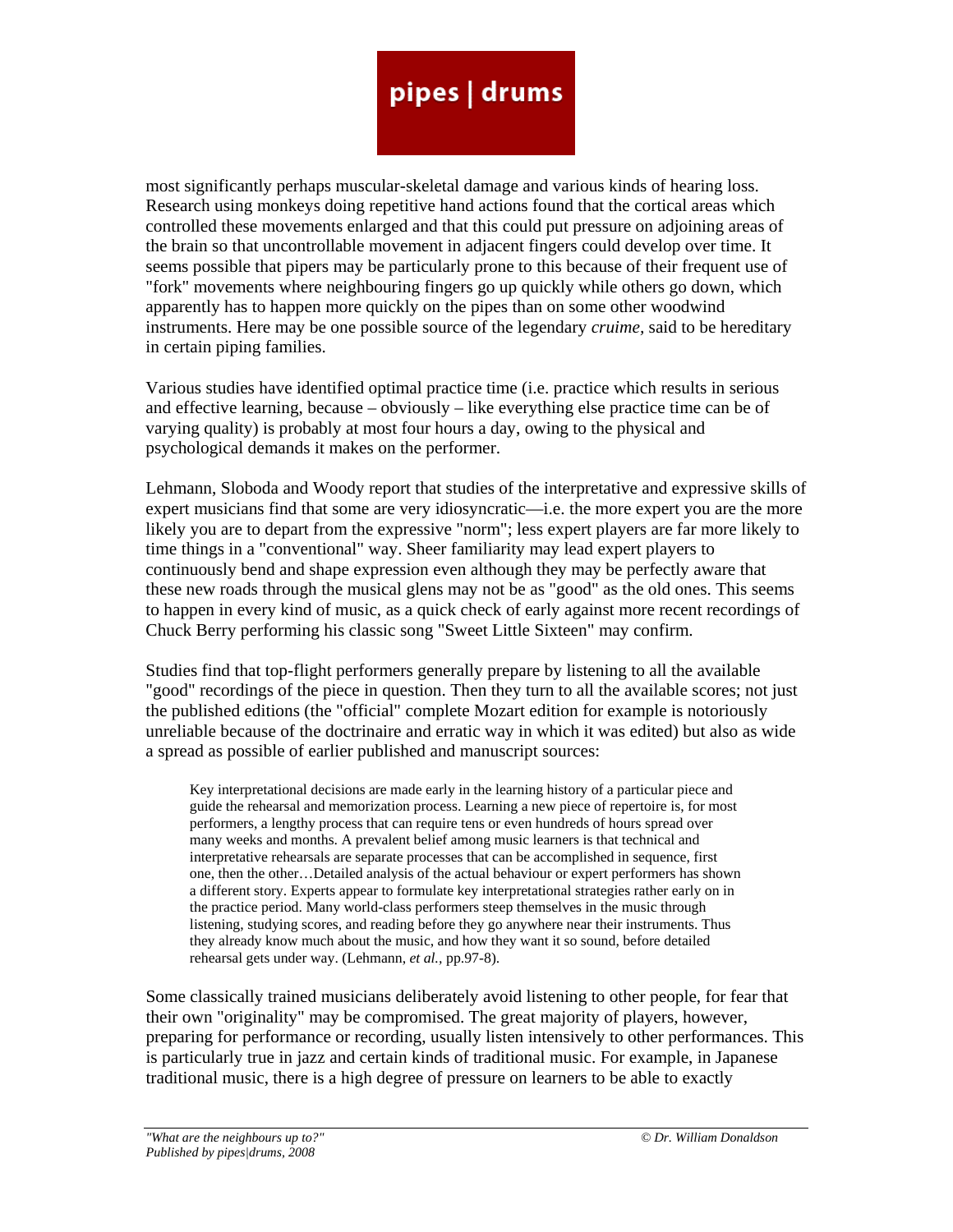reproduce their masters' style before they are considered entitled, by growing judgment and experience, to depart from it intelligently.

Unsurprisingly, it emerges that people who are good at sight reading are usually good at other kinds of musical memorisation, and that while beginners and the limited performer plod along from note to note, the experienced and the talented tend to apprehend music in chunks and phrases, so that a highly developed expectation of what the music is likely to say – and hence an intuitive sense of structure and idiom – is a crucial factor.

On ensemble playing, contemporary research says little that any observant person with pipe band experience would be unaware of. This is particularly interesting in view of the recently proposed "super band" made up of global all-stars which may physically assemble perhaps only a few days before major events. The research suggests that some advanced musicians are able to perform effectively ensemble with very little, or perhaps even no, rehearsal. Good jazz musicians who had never played together before can turn out highly professionalsounding performances completely impromptu because they know the idiom so well and are so deeply steeped in contemporary performance practice.

Another familiar phenomenon in the piping world which is replicated elsewhere is the frequently-complained-of wide spread of marks by piping and drumming adjudicators at the big competitions. Research shows that skilled professional adjudicators, themselves musicians of the highest quality, vary in their assessments according to who they think they are listening to. The same (unfamiliar) piece played by the same orchestra call forth radically different assessments and valuations when the test group are told that the performers are a crack ensemble, and when they are told on a later listening that the (same) group is a band of decent amateurs. This result is very consistent, and has been replicated in other test groups.

This raises the central issue of the role of literacy in modern piobaireachd playing and how many performers go primarily to written or printed scores and how many get their grasp of idiom and expression largely – perhaps even exclusively – from recorded sources. How many of the performer community, even at a high level, look at a written score and confidently infer good idiom and expressive nuance in a tune they do not already know? One of the major difficulties in modern piobaireachd playing is that the recorded repertoire does not contain a great variety of different interpretations; indeed most of those enjoying competition success (and hence likely to be recorded) are as uniform as a row of paling posts. Most modern players work with a single edition, edited by a single editor and his close disciples producing a single interpretation (*Kilberry* or the "left hand page" of the *Piobaireachd Society Collection*, second series) in a single dead uniform performance style.

Since the performance tradition has been narrowed in this way, as I have argued in the Set Tunes series and in my books *The Highland Pipe and Scottish Society* (Tuckwell 2000; 2nd impression Birlinn 2008) and *Pipers* (Birlinn 2005), the only way to recover the situation and return to the mainstream of musical tradition would appear to be through a sensitive reading the old idiomatic pre-Piobaireachd Society scores. This has been the object of the Set Tunes series since 2001.